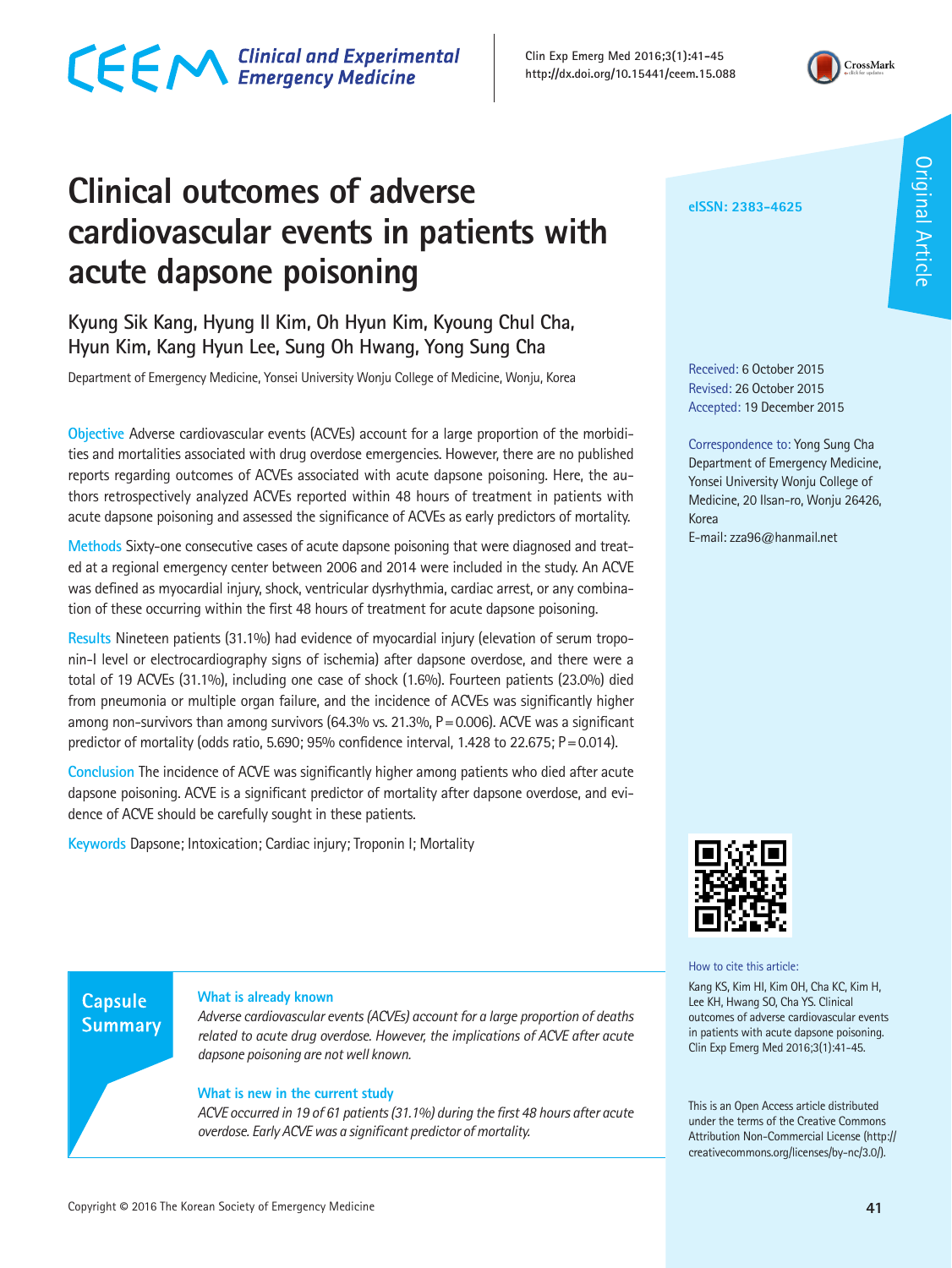# CEEM

#### **INTRODUCTION**

Dapsone is a bacteriostatic sulfone antibiotic that has been used as a major component in multidrug treatment of leprosy since the 1940s.<sup>1,2</sup> The adverse effects of dapsone at therapeutic doses include neutropenia, thrombocytopenia, eosinophilic pneumonia, aplastic anemia, hemolysis, neuropathy, hepatitis, and agranulocytosis, and acute adverse effects include, nausea, vomiting, abdominal pain, methemoglobinemia, seizure, and coma.3,4 Hypersensitivity myocarditis has also been associated with dapsone at therapeutic doses.<sup>5-8</sup>

Adverse cardiovascular events (ACVEs) account for a substantial proportion of the morbidity and mortality associated with drug overdose emergencies,<sup>9</sup> but little is known of the implications of ACVEs arising as a result of acute dapsone overdose, specifically ACVEs that are identified by elevated troponin levels.

New cases of leprosy are rare at Wonju Severance Christian Hospital, but dapsone use is still relatively common in our area (Wonju, Korea) because there was a leper colony nearby during the 1960s and 1970s. Dapsone poisoning is known to have a high mortality rate.<sup>10</sup> We wanted to determine the frequency and nature of ACVEs associated with dapsone poisoning, and to examine the relationship between ACVEs and mortality in cases of acute dapsone poisoning.

Accordingly, we determined the incidence of ACVE within 48 hours of the start of treatment and compared general characteristics, including ACVE, in survivors and non-survivors; based on this, we evaluated the significance of ACVE as an early predictor of mortality in cases of acute dapsone poisoning.

#### **METHODS**

#### **Study design and data collection**

This was a retrospective observational study that included consecutive patients diagnosed with acute dapsone poisoning at a regional emergency center between January 2006 and June 2014. Serum high sensitivity troponin I levels (hs-TnI; Siemens Healthcare Diagnostics, Newark, DE, USA; normal range <0.046 ng/mL) were measured in all included patients. Dapsone ingestion was confirmed by patients or guardians, and dapsone toxicity was confirmed by the treating emergency physician and verified by serum methemoglobin levels. The study exclusion criteria were age <18 years, end-stage renal disease, and the absence of serum TnI measurement during the first 48 hours after arrival at the emergency department.

The following data were obtained from the medical records of the included patients: age, gender, amount ingested, underlying

disease, initial symptoms and signs, initial Glasgow Coma Scale (GCS) score, initial systolic blood pressure, and treatment, including methylene blue, gastric irrigation, activated charcoal, and multidose activated charcoal. Electrocardiograms, when available, were reviewed by an experienced cardiologist (HSO) and ventricular dysrhythmias and signs of ischemic change were noted. Serum methemoglobin, hs-TnI, and beta-type natriuretic peptide levels at the time of initial presentation were also recorded. Data collection was conducted by two emergency physicians who were blinded to the study objectives and hypothesis. Both underwent training before data collection to reduce bias by disagreement.

ACVE was defined by at least one of the following: 1) myocardial injury as evidenced by hs-TnI elevation within 48 hours of presentation or electrocardiography (ECG) signs of ischemia including ST elevation, ST depression, or T wave inversion; 2) shock, as defined by hypotension requiring vasopressor support; 3) ventricular dysrhythmia, including ventricular tachycardia, ventricular fibrillation, or torsades des pointes; and 4) cardiac arrest.<sup>11-16</sup> We included only ACVEs that were apparent during the first 48 hours because we wanted to identify early predictors of mortality and minimize the possibility that an ACVE was secondary to malfunction of other organs or systems or multiple organ failure in the terminal stage.

General characteristics of each case of acute dapsone poisoning, including mortality and the incidence of ACVE, were assessed, and we compared characteristics of survivors and non-survivors to examine the relationship between ACVEs and mortality. This study was approved by the institutional review board of Wonju College of Medicine, Yonsei University.

#### **Statistical analyses**

Statistical analyses were performed using IBM SPSS Statistics ver. 20 (IBM, Armark, NY, USA). Categorical variables were presented as frequencies and percentages, and continuous variables as medians and interquartile ranges after assessment for normality using the Shapiro-Wilk test. The chi-square test or Fisher's exact test was used to compare categorical variables and the Mann-Whitney U-test was used to compare continuous variables. Predictors of mortality were identified by multiple logistic regression analysis. P-values of  $< 0.05$  were considered statistically significant.

#### **RESULTS**

**Characteristics of patients with acute dapsone poisoning** Among 74 consecutive patients who had acute dapsone poisoning during the study period, 61 patients (16 men [26.2%], age 18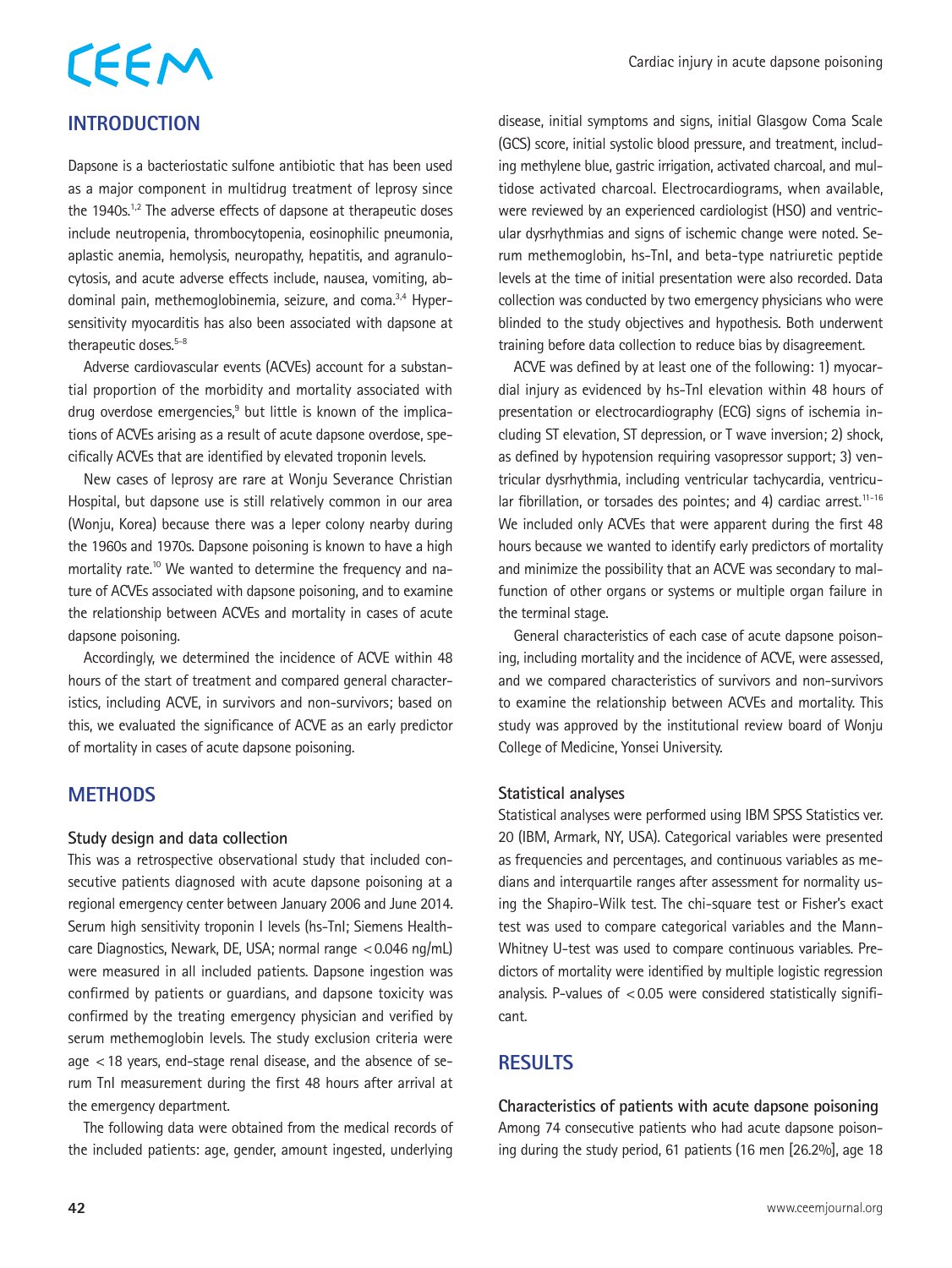#### to 91 years, median 67 years) were included in this retrospective study and 13 were excluded (five who were <18 years old, one with end stage renal disease, and seven who did not have serum hs-TnI measurements within 48 hours of arrival).

The amount of dapsone ingested varied from 300 mg  $(3 \times 100)$ mg tablets) to 3 g ( $30 \times 100$  mg tablets). The pills were ingested intentionally in all cases. Hypertension was the most common cardiovascular risk factor. Common signs and symptoms at initial presentation were cyanosis (40 patients, 65.6%), dyspnea (30 patients, 49.2%), and headache (8 patients, 13.1%). Other symptoms included nausea, vomiting, general weakness, dizziness, and seizures (Table 1).

ACVE in the form of myocardial injury occurred in 19 patients (31.1%); among them, 12 (19.7%) had elevated hs-TnI and 10 (16.4%) had ECG changes (4 with ST depression and 6 with T wave inversion); shock was reported in one patient in this group (1.6%). No cases of ventricular dysrhythmia or cardiac arrest were noted.

|  |                   |  | Table 1. General and laboratory characteristics of patients with acute |  |  |
|--|-------------------|--|------------------------------------------------------------------------|--|--|
|  | dapsone poisoning |  |                                                                        |  |  |

| <b>Characteristics</b>                                                    | Value $(n=61)$                   |
|---------------------------------------------------------------------------|----------------------------------|
| Age (yr)                                                                  | $67(51 - 79)$                    |
| Male sex                                                                  | 16 (26.2)                        |
| Ingestion dose (mg)                                                       | 500 (375-1,375)                  |
| Time from ingestion to ED arrival (hr)                                    | $10.0$ $(3.0-13.9)$              |
| Underlying disease<br>Diabetes mellitus<br>Hypertension<br>Hyperlipidemia | 16 (26.2)<br>32(52.5)<br>1(1.6)  |
| Initial symptoms and signs<br>Cyanosis<br>Dyspnea<br>Headache             | 40 (65.6)<br>30(49.2)<br>8(13.1) |
| Initial Glasgow Coma Scale                                                | $15(12-15)$                      |
| Systolic blood pressure (mmHq)                                            | 136 (120-152)                    |
| Initial methemoglobin (%)                                                 | 34.6 (27.0-40.0)                 |
| Initial high sensitivity TnI (ng/mL)                                      | $0.015(0.007 - 0.030)$           |
| β-natriuretic peptide (pg/mL)                                             | 56.83 (14.66-88.55)              |
| Use of methylene blue                                                     | 59 (96.7)                        |
| Gastric irrigation                                                        | 24 (39.3)                        |
| Activated charcoal                                                        | 39 (63.9)                        |
| Multidose activated charcoal                                              | 9(14.8)                          |
| Adverse cardiovascular events                                             | 19 (31.1)                        |
| Myocardial injury                                                         | 19 (31.1)                        |
| Flevation of Tnl                                                          | 12 (19.7)                        |
| Ischemic change of ECG                                                    | 10(16.4)                         |
| Shock                                                                     | 1(1.6)                           |
| Ventricular dysrhythmia<br>Cardiac arrest                                 | 0(0)                             |
|                                                                           | 0(0)<br>14 (23.0)                |
| Mortality                                                                 |                                  |

Values are presented as median (interquartile range) or number (%). ED, emergency department; TnI, troponin I; ECG, electrocardiography.

### CEEM

Median initial hs-TnI and beta-type natriuretic peptide levels were 0.015 ng/mL and 56.83 pg/mL, respectively. Regarding treatment, 59 patients (96.7%) received methylene blue and nine (14.8%) received multidose activated charcoal. Fourteen of the 61 patients (23.0%) ultimately died from pneumonia or multiple organ failure (Table 1).

#### **Comparison of survivors and non-survivors**

There were 14 non-survivors and 47 survivors (77.0%). As a group, the non-survivors were older than the survivors (median age 80 vs. 64 years, P=0.005) and had significantly lower GCS scores at arrival. The rate of ACVE was significantly higher among the nonsurvivors (64.3% vs. 21.3%,  $P = 0.006$ ). Finally, there was a significant difference in median total dose of methylene blue between non-survivors and survivors (2,425 vs. 800 mg,  $P = 0.004$ ) (Table 2).

Multiple logistic regression analysis showed that among age, initial GCS score, and presence of ACVE, only ACVE (odds ratio, 5.690; 95% confidence interval, 1.428 to 22.675; P=0.014) was significantly associated with mortality (Table 3).

#### **DISCUSSION**

There was a greater incidence of ACVE development within the first 48 hours of treatment for dapsone poisoning than we anticipated, and the rate of early ACVE was significantly higher in nonsurvivors than in survivors (Table 2). Logistic regression analysis confirmed a significant association between early cardiac injury and mortality, and ours is the first study to report this finding in relation to acute dapsone poisoning. Evaluation for early signs of ACVE, such as serum hs-TnI levels  $> 0.046$  ng/mL or ECG changes characteristic of ischemia, should be a part of the initial prognostic workup for patients with acute dapsone poisoning.

TnI is useful for detecting acute myocardial injury because it is expressed as a cardiac-specific isoform.<sup>17</sup> Experimental data strongly suggest that TnI leaks from cells only after membrane disruption following myocardial cell death.<sup>18</sup> High-sensitivity troponin assays permit early detection of circulating TnI resulting from transient ischemia or inflammatory myocardial injury.19 In the present study, all of the patients who had early ACVE after dapsone overdose had myocardial injury. Only three of 12 patients with elevated serum hs-TnI levels had ECG changes consistent with ischemia. Therefore, we suggest that both ECG and serum TnI level should be used to check for myocardial injury in patients with acute dapsone poisoning.

Two mechanisms of cardiotoxicity related to dapsone-induced ACVE have been proposed. First, methemoglobinemia may lead to myocardial cell death because of reduced oxygen delivery to the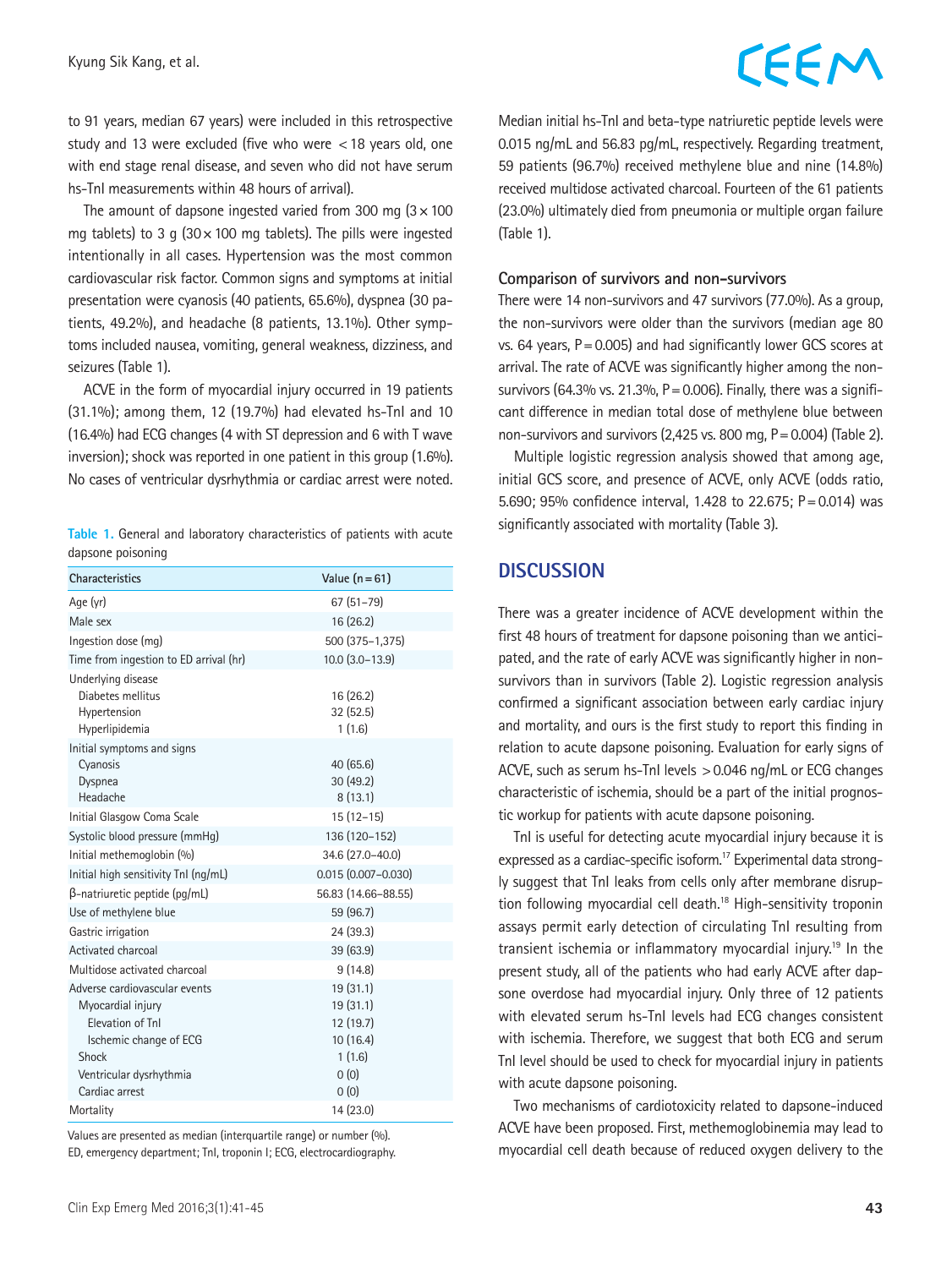## EEM

#### **Table 2.** Comparison of survivors and non-survivors

| Characteristic                                                            | Survivors (n = 47, 77.0%)         | Non-survivors $(n = 14, 23.0\%)$ | P-value                 |
|---------------------------------------------------------------------------|-----------------------------------|----------------------------------|-------------------------|
| Age (yr)                                                                  | $64(51-78)$                       | $80(68-83)$                      | 0.005                   |
| Male sex                                                                  | 14 (29.8)                         | 2(14.3)                          | 0.318                   |
| Ingestion dose (mg)                                                       | 500 (288-1,375)                   | 875 (425-2,188)                  | 0.503                   |
| Underlying disease<br>Diabetes mellitus<br>Hypertension<br>Hyperlipidemia | 11(23.4)<br>24(51.1)<br>1(2.1)    | 5(35.7)<br>8(57.1)<br>0(0)       | 0.490<br>0.689<br>1.000 |
| Initial symptoms and signs<br>Cyanosis<br>Dyspnea<br>Headache             | 28 (59.6)<br>23 (48.9)<br>8(17.0) | 12(85.7)<br>7(50.0)<br>0(0)      | 0.109<br>0.944<br>0.180 |
| Initial Glasgow Coma Scale                                                | $15(13-15)$                       | $13(9-14)$                       | 0.009                   |
| Systolic blood pressure (mmHq)                                            | 135 (120-150)                     | 138 (130-166)                    | 0.274                   |
| Initial methemoglobin (%)                                                 | 33.6 (23.1-39.7)                  | 37.8 (31.6-40.9)                 | 0.162                   |
| Initial hs-Tnl (ng/mL)                                                    | $0.014(0.006 - 0.015)$            | $0.039(0.013 - 0.556)$           | 0.007                   |
| $\beta$ -natriuretic peptide (pg/mL)                                      | 36.24 (12.29-88.52)               | 63.48 (54.32-147.12)             | 0.138                   |
| Use of methylene blue                                                     | 45 (95.7)                         | 14 (100)                         | 1.000                   |
| Total dose of methylene blue (mq)                                         | 800 (450-1,500)                   | 2,425 (1,285-3,840)              | 0.004                   |
| Gastric irrigation                                                        | 18 (38.3)                         | 6(42.9)                          | 0.759                   |
| Activated charcoal                                                        | 32(68.1)                          | 7(50.0)                          | 0.216                   |
| Multidose activated charcoal                                              | 7(14.9)                           | 2(14.3)                          | 1.000                   |
| Adverse cardiovascular events                                             | 10(21.3)                          | 9(64.3)                          | 0.006                   |

Values are presented as median (interquartile range) or number (%).

hs-TnI, high sensitivity troponin I.

#### **Table 3.** Early predictors of mortality

|                               | Odds ratio | 95% confidence<br>interval | P-value |
|-------------------------------|------------|----------------------------|---------|
| Age                           | 1.030      | 0.979-1.083                | 0.256   |
| Adverse cardiovascular events | 5.690      | 1.428-22.675               | 0.014   |
| Glasgow Coma Scale            | 0.876      | 0.712-1.078                | 0.212   |
|                               |            |                            |         |

cells. Second, reduced intravascular volume, vascular resistance, or myocardial contractility due to myocardial stunning may lead to cardiogenic shock.<sup>20</sup>

Only one patient in our study population developed shock requiring vasopressor support during the first 48 hours of treatment, and there were no cases of ventricular dysrhythmia or cardiac arrest.

We did not include cases of shock and cardiac arrest associated with multiple organ failure during the late period in our analysis because we wanted to identify early predictors of mortality. Our comparison of non-survivors and survivors showed that median age, median initial GCS score, total dose of methylene blue, and incidence of ACVE differed significantly between these two groups. We attributed the finding that non-survivors were older than survivors to weaker physiologic defense mechanisms among the older patients, and we also attributed the lower GCS scores and higher rate of ACVEs among non-survivors to this age difference. We speculated that the differences in total dose of methylene blue were related to the persistence of methemoglobinemia in non-survivors compared to survivors.

This study has some limitations that bear consideration. First, it was conducted using a retrospective design at a single hospital, and as a result, not all relevant assessment parameters were included, especially initial symptoms and past history. Serum betatype natriuretic peptide was checked in 36 (59.0%) out of 61 patients, and echocardiography results as a measure of cardiac function in patients with ACVE, were not included in the analysis. Further studies are required to clarify these details. Nonetheless, our finding of a significant association between early indicators of ACVE and mortality in cases of acute dapsone poisoning should prompt physicians in the emergency department to consider checking serum biomarkers and ECG for early signs of ACVE in all patients who present with dapsone overdose.

The incidence of ACVE was significantly higher among patients who died after acute dapsone poisoning. ACVE is a significant predictor of mortality after dapsone overdose, and evidence of ACVE should be carefully sought in these patients.

#### **CONFLICT OF INTEREST**

No potential conflict of interest relevant to this article was reported.